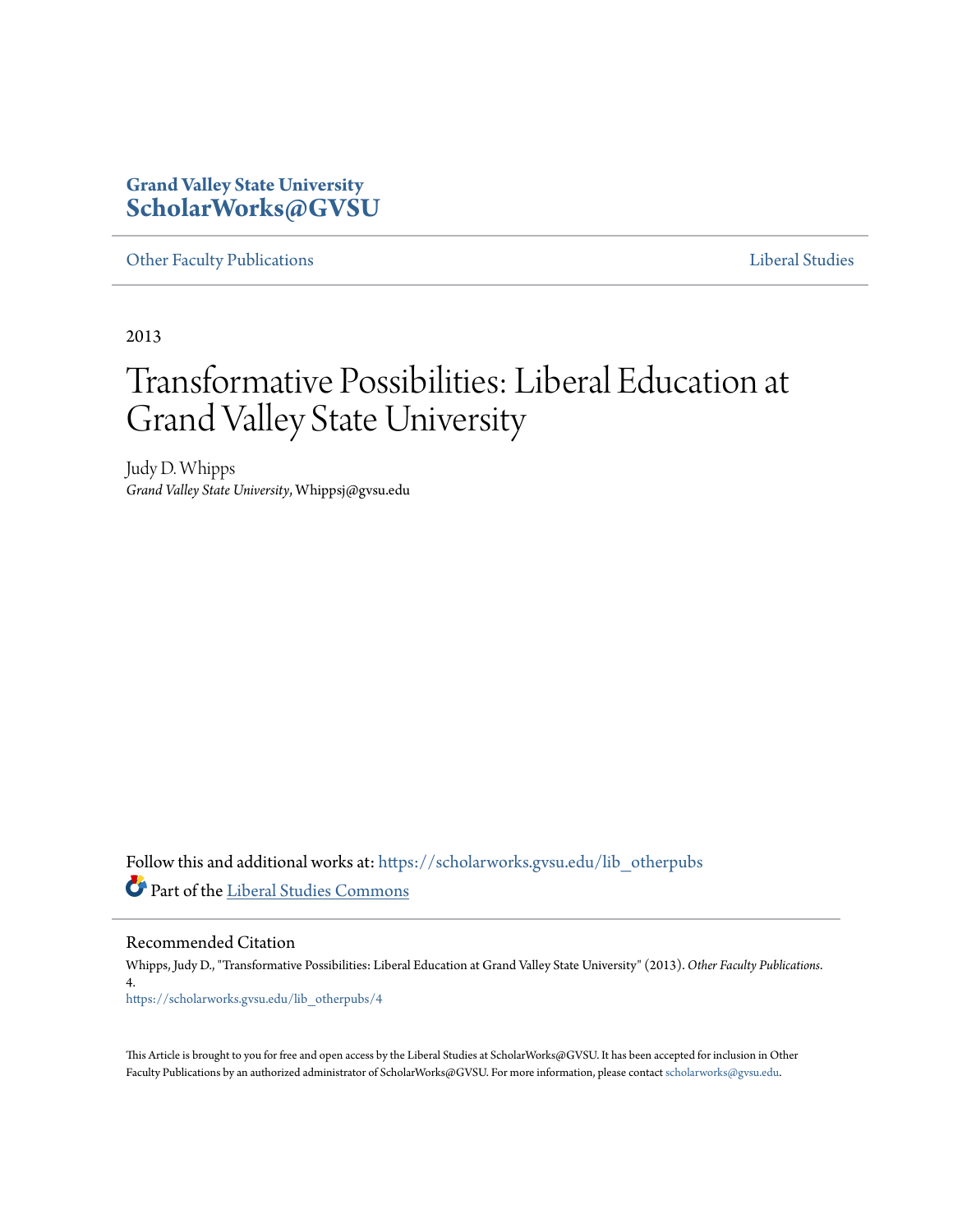## **Transformative Possibilities: Liberal Education at Grand Valley State University** *Judy D. Whipps*

*(At GVSU) liberal education begins with encountering the great ideas of diverse traditions in the humanities, the visual and performing arts, the natural and social sciences, and mathematics, and is an essential part of all of our professional programs*. GVSU Values Statement, Strategic Plan 2010-2015

The readings in the book *Reflect, Connect, Engage* (2013) offer both an invitation and a challenge as they open the reader to possibilities of transformation. By engaging these voices you are welcomed into a community of learners that includes all of us at Grand Valley, students, faculty and staff, all of us learning from each other as well as from work of great thinkers and activists. GVSU is founded on the practice of liberal education -- an education that holds the possibility of permanently enriching our lives, assisting in the development of the capacities and skills necessary for our vocations, and preparing us for thoughtful participation in our democracy. Like justice, democracy, or freedom, liberal education is one of those concepts that calls us to higher thinking and cannot be defined easily. Yet it must be understood and claimed individually if we are to get the full value from the experience.

Grand Valley has long identified itself as an institution that combines the best of a liberal education with professional programs. When it opened its doorsin1963toanincoming class of 226 students, GrandValley'sfounders were enacting a vision of "reinvigorating undergraduate education and restoring the ideal of liberal arts curriculum, education for its own sake" while also preparing students for professional careers.<sup>1</sup> Historically, there has been a tension between these two goalsin higher education, but Grand Valley has embraced the vision of liberal education that isthe best foundation for life as well as any profession. This is a vision that hopefully permeates all of our learning. Since we are all called upon to practice liberal education, it'simportant that as an inclusive community of learners we understand what we mean by this ideal. This volume contains essays that can help us think about liberal education in our own educational experiences, as they point to ways that each of us can claim the full benefit of a liberal education.

As the title of this volume points out, practicing liberal education means practicing a discipline of reflection, making connections and engaging with the larger world. On what do we reflect, and with what do we engage? We practice reflecting by thinking with the great minds of the past, such as with Plato, Aristotle, Lao Tzu, and Chuang Tzu. The discipline of philosophy is centered in careful reading of classical texts, questioning our assumptions and our lives with the ideas that they present. Engaged reading is essential, as Rowe and Anton point out here. We also practice reflection by asking critical questions of our culture and by listening carefully to diverse ideas that may be different than our own. We practice engagement by having dialogue with each other, by participating in campus and community events, by testing out ideas in practice.

Our global society is changing quickly, becoming more interdependent politically and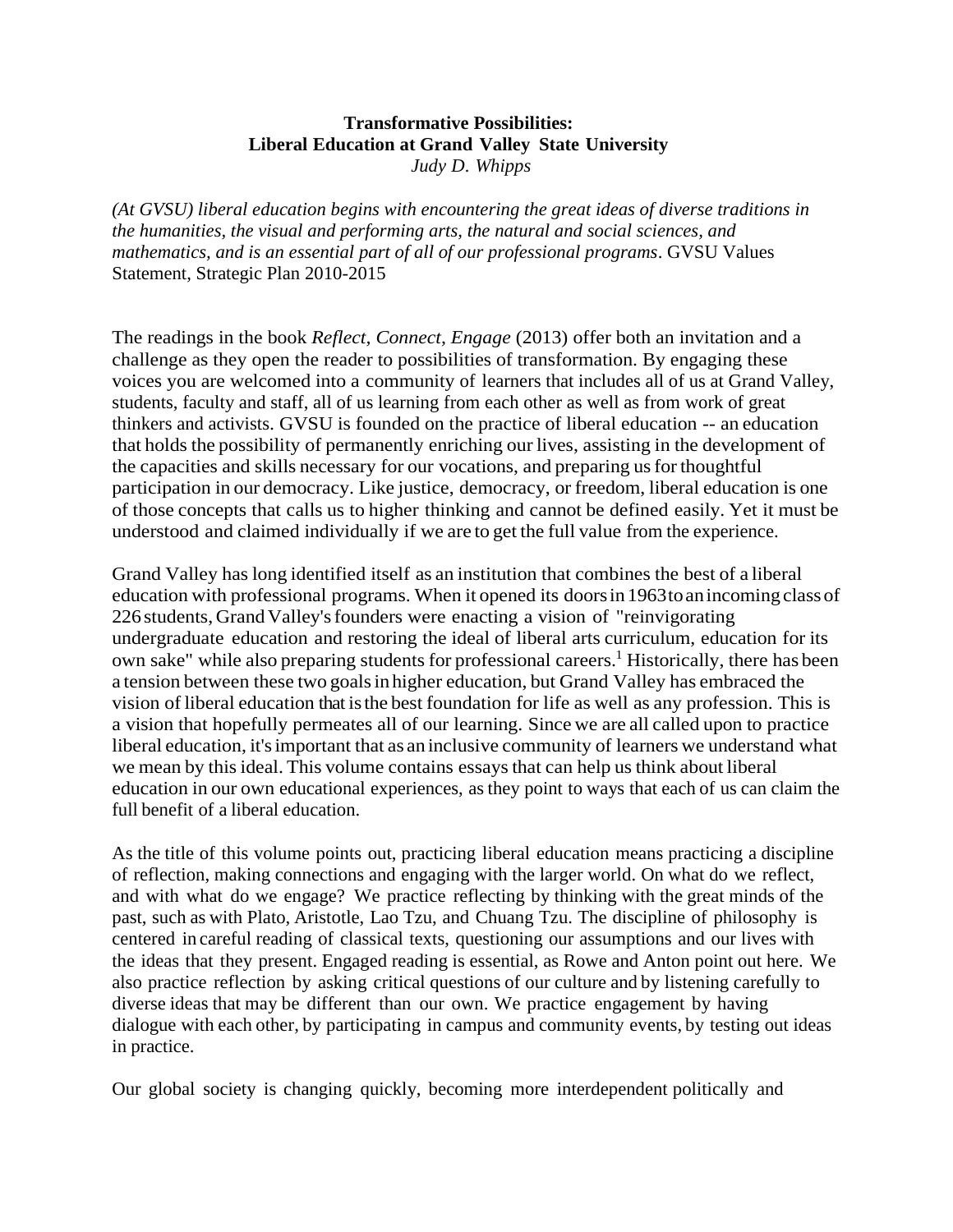socially, while the Michigan economy continues to move even more surely away from an industrial economy to a knowledge/creative economy. As a result, community leaders and faculty and students struggle to understand what education is the best preparation for the future. Students and their parents used to expect that a college diploma would provide the entry-document for a well-paid profession. It can still be the path to professional life, but we need to more intentional about how we develop the intellectual skills of creativity, flexibility, critical reasoning, and cultural understanding. As Martha Nussbaum points out in this volume, these intellectual skills intentionally developed in a liberal education are essential for global engagement.

In a 2013 national survey of employers by the Association of American Colleges and Universities the capacity for *innovation* was employers' number one priority when hiring college graduates. In fact, 95% said "they give hiring preference to college graduates with skills that will enable them to contribute to innovation in the workplace.<sup>"2</sup> This new emphasis on innovation is likely in acknowledgement of the complex issues, or as Danielle Lake says, the "wicked problems" facing our contemporary world and workplace. The term "wicked problems" is not used in the moral sense, but rather to describe problems or issues that "are highly resistant to resolution through any of the existing modes of problem-solving."<sup>3</sup> There are many of these difficult "wicked" issues in our world today – ones that will require the best innovative thinking from our college graduates. One the ways to develop innovative skills is to practice integrative learning, connecting knowledge and skills from a variety of disciplines and sources, as well as bringing new knowledge to a variety of practical settings. We know that innovation requires being open to diverse and sometime contradictory ideas and college is a good place to begin to practice this.

Nearly all employers surveyed by AACU (93%) also agreed that "a candidate's demonstrated capacity to think critically, communicate clearly, and solve complex problems is more important than their undergraduate major." <sup>4</sup> These are skills that are the focus of the GVSU general education program, which means that general education courses may be the most important courses we offer. Hopefully, in the process of engaging in this curriculum, we learn how to learn, have a deeper understanding of our own and other cultures, and perhaps most importantly learn intellectual reflection, critical thinking, and self-examination.

Underlying the readings of thisbook is the belief that there isa connection between developing the inner life, the reflective life of the mind, and public action. Self-knowledge is at the core of effective action; taking time to examine and to reflect on one's core values builds a foundation for leadership. As Deresiewicz points out in his essay "Solitude and Leadership," leadership requires people who can think for themselves especially in stressful times, and perhaps surprisingly, given his military audience, he recommends literature as a way of developing those reflective capacities.

Liberal arts education has a long history as a transformative path for personal growth, and some of the many forms that this path has take are reflected in readings. We can find the foundations of the liberal arts in Plato's educational system described in *The Republic*, and in the writings of the Stoics, such as Seneca, Epictetus and Cicero.<sup>5</sup> Other transformative ideals of education were expressed by classical Eastern philosophers such as Confucius and Lao Tzu. We know from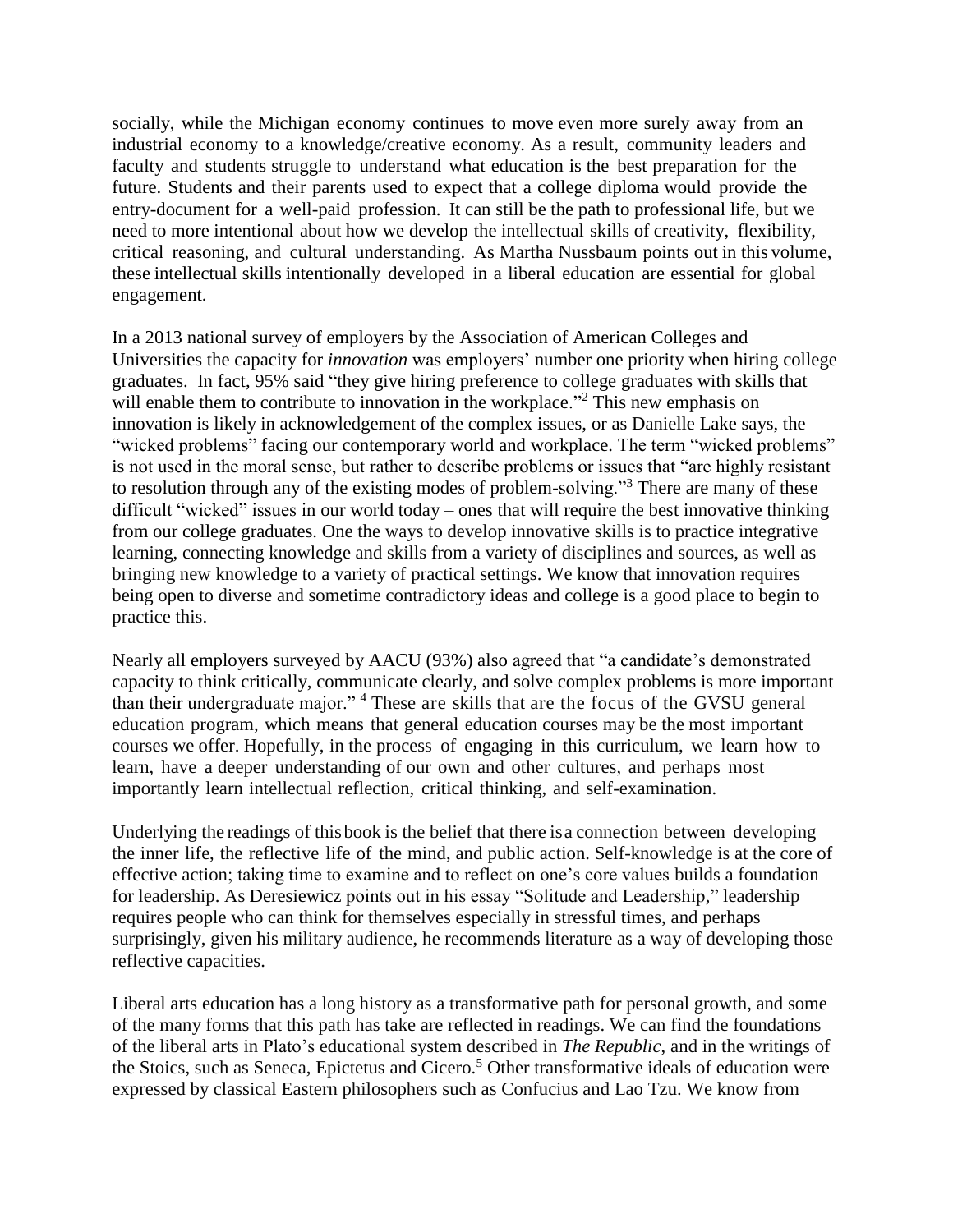history that the concept and practice of liberal education must be recreated anew in each generation, and in each individual's life. The educational system proposed by Plato was a path of enlightenment out of the cave of ignorance, symbolized in "The Allegory of the Cave." Plato's decades-long program of personal growth was intended as preparation for political leadership. Fo The term "liberal," as in liberal education, comes from *liberalis,* the Latin for "free," as liberal education has been understood to be an education for freedom. As many can attest, the process of liberal education can be liberating. "Liberal Arts" has also held a different historical definition, as the education of those who were "free" from manual labor, who the leisure to pursue intellectual traditions. In the early to mid-twentieth century liberal education became the gold standard for all American college students, influenced by people such as Robert Hutchins, who claimed that "The best education for the best of us is the best education for all of us."<sup>6</sup> In the tradition of Hutchins and VanDoren, students were liberally educated by encountering the original texts of thinkers who shaped Western culture, and the curriculum for a liberal education was a careful readings of the "Great Books of Western Civilization."

Students in the mid-to-late twentieth century rightly critiqued the privileged exclusivity of the Great Books canon, and demanded more relevant and inclusive course materials. In the recent decades, feminist and cultural theorists have significantly changed our thinking about liberal education. As a result, we have engaged in the work of decentering Western European knowledge (with its Greek and Latin roots) from a position of power, removing it asthe only standard for college learning. The result has been an increasing acknowledgement of the necessarily multiple perspectives for knowing.

It is impossible to be truly educated for contemporary lifewithout a deep understanding of the importance of these diverse perspectives. Diversity meansmore thanrepresentation, more than different types of people being at the table. The multiple perspectives must be heard at the table, they must matter in the decision-making process. As a professor and a learner, the shock of coming to see that some of my ideas are narrow or that I haven't accounted for some important viewpoint is unsettling and can be disorienting. But that's one of the things I appreciate most about being in a community such as this where learning is continual. The unsettlements that occur as a result of differences can be spurs for the creation of something innovative and new. We now know from research evidence that diversity results in better learning, more complex thinking, and better preparation for future vocational work and democratic citizenship.<sup>7</sup> Understanding American and global cultures requires understanding the ways that multiple categories of privilege act to reinforce traditional hierarchies. As Wildman and Davis point out, privilege is normalized or made invisible in the language that we use, as well as in legal and cultural institutions. Identifying these systems of privilege is a necessary step in any movement toward a more just and inclusive culture, and doing so requires excellent critical thinking skills and the ability of compassionate imagination. Like other aspects of liberal education, understanding diversity also requires intentional openness, careful listening and action, inside and out of the classroom.

Liberal education is and has always been preparation for community engagement. Earl Shorris talks about liberal education as the process of "coming into possession of the faculty of reflection and the skills of politics."<sup>8</sup> He interprets politics broadly, as including all aspects of our public life, the lives we share together. Reasoning together about a text in a classroom is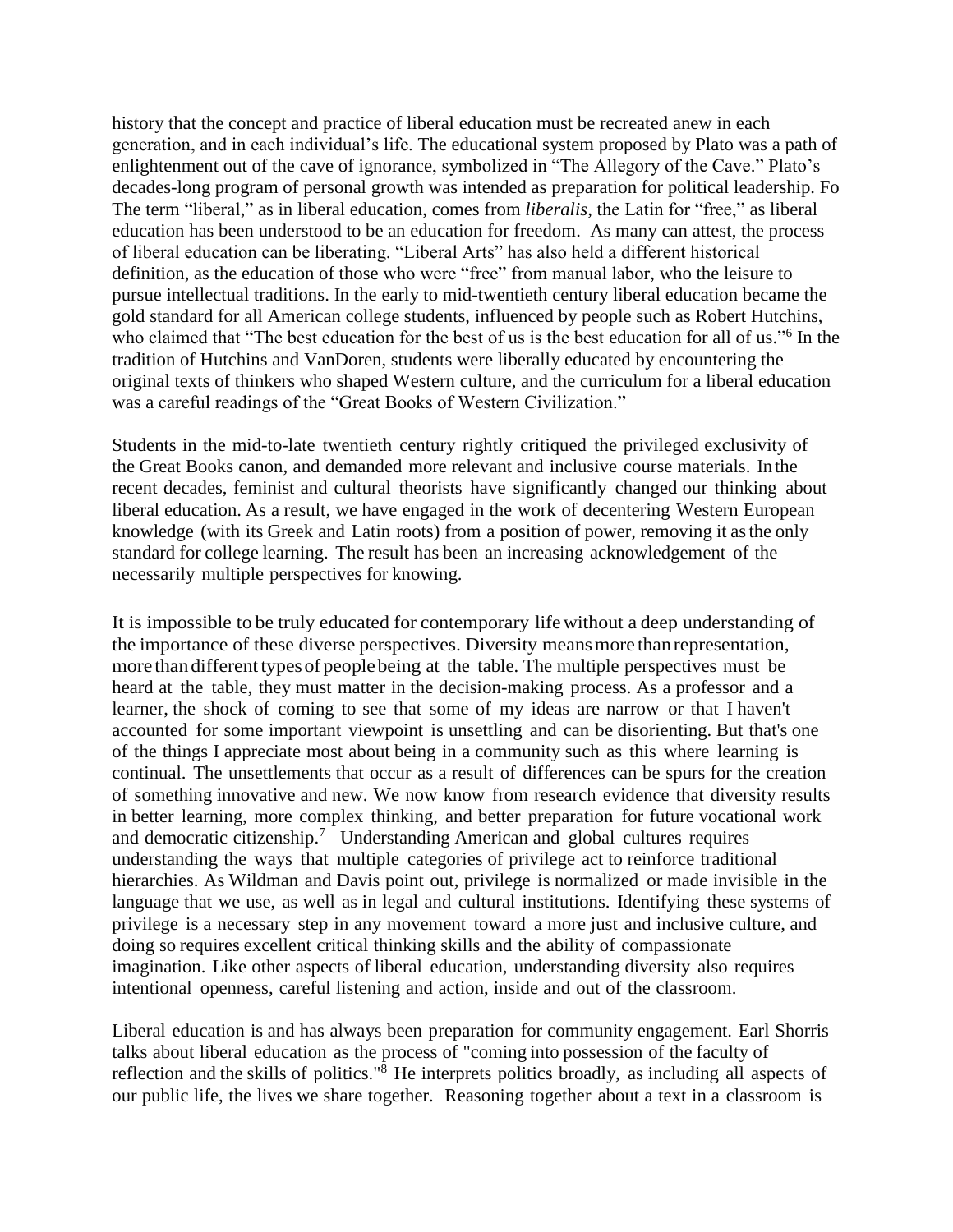preparation for democratic citizenship, a pathway into the public dialogue that is so important to our common lives. As Elizabeth Minnich has said, liberal education institutions need to "continue to live up to our claim that liberal education has as one of its fundamental purposes preparing students for lives as active citizens in a country still aspiring to democracy within an increasingly interdependent but hardly yet equitable world."<sup>9</sup> While it has certainly not been fully upheld in our history, the grand experiment of American democracy – that of freedom and equality for all citizens – remains the premise that should ground our public lives. Without critical and reflective citizens, our democracy has no hope of continuing. This is one of the reasons that our government pays a portion of the costs of education at a state university such as ours. Yet how often in our courses do we consider how we will repay those obligations?

A quote attributed to Mohandas Gandhi lists the "The Seven Blunders of the World that Lead to Violence" as:

Wealth without work Pleasure without conscience Knowledge without character Commerce without morality Science without humanity Worship without sacrifice Politics without principle

His grandson, Arun, added another: Rights without responsibility.<sup>10</sup>

As the above list so clearly points out, virtues require something from us. Many of us take liberal education for granted; I've often heard Grand Valley students complain about required general education courses, eager as they are to get on to their more specialized professional coursework. Growing up in a country where obtaining a liberal education is often seen as a right instead of a privilege, we sometimes can't see the unique possibilities it offers. It's helpful sometimes to listen to others who had to fight for this privilege. Many of those students understood the transformation that is inherent in the tradition, and realized that it contained a call for active community involvement. One example can been seen in the life of Buddhist monk, Thich Nhat Hanh, who left his Buddhist college after the staff rejected his suggestions that more liberal arts (philosophy, literature and language) be included in their education. He later founded the Engaged Buddhist movement committed to social justice activism.<sup>11</sup> Jane Addams is another example, as one of the first generation of women able to attend college in nineteenth-century America. She said that as a result of encountering subjects such as philosophy and literature, she and other young women came "to recognize a stress of social obligation which her family did not in the least anticipate" after which the young woman often felt "under an impulse to act her part as a citizen of the world."<sup>12</sup> Addams, like others in her generation, knew that these ideas held a challenge to action.

Liberal education cannot be done to someone; certainly not everyone who gets a degree at GVSU will actually be liberally educated. In Paulo Freire's terms, authentic liberation cannot be merely deposited into anyone's life -- it cannot even be given as a gift. Each of us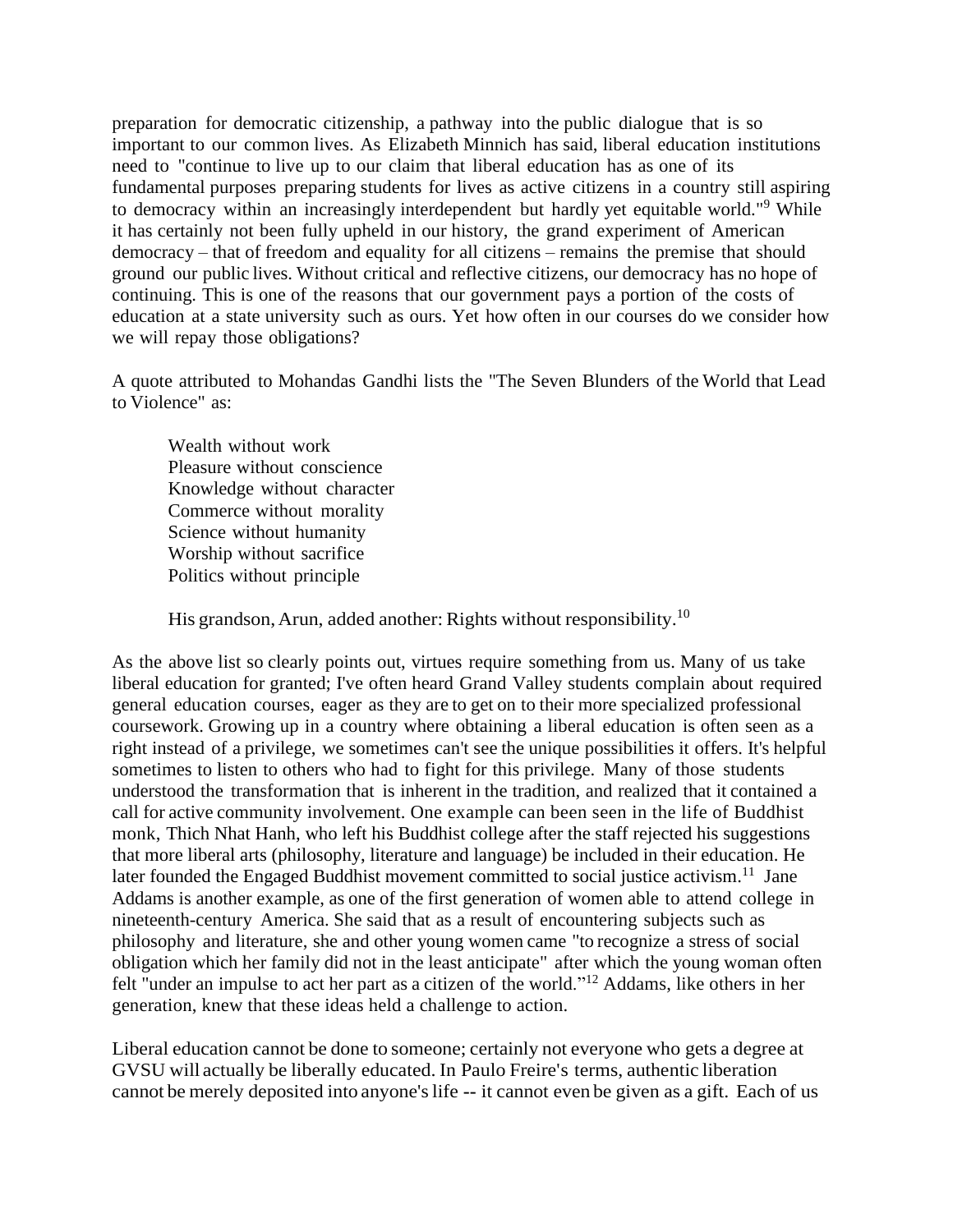must undertake to find it ourselves, in our own way. Likewise, there is no method of teaching that can foster individual growth without our engagement in the process. Unless we chose to be engaged in the process, and unless we bring ourselves into the questioning process, the facts and methods learned will remain external to who we are, and much of the potential of a college education willbe missed.Thismeansthat a liberal education is an individual responsibility.

My yoga teacher talked about having the ''beginner's mind" when it comes to learning yoga. A "beginner's mind" means approaching the learning with humility, realizing how much we don't know, and with openness and intention to learn, engaging in the practice with full attention, body and mind. In the same way, it takes a certain attitude to really get the most out of a liberal education. Each of us must come with questions, being open to new ideas and skeptical of easy answers; we must test and investigate ideas, and most of all test oneself. As a learner, I must be willing to be changed by encountering great ideas -- not by merely accumulating facts from them, but by testing my own ideas and beliefs in light of those ideas. As a community, we must come into full conversation with these thinkers and what they have to tell us about the human condition. These ideas, taken seriously, enable us to draw closer to who we are at our very core.

However, full attention to learning can be challenging. Many GVSU students face the challenge of not enough time, often working full or part-time jobs in addition to heavy course loads. And the demands of digital media can easily fill up any possible spare moments. As one of my students once wrote earnestly in a paper, "students at GVSU don't have time to think." Unfortunately, she may be have been right, if she meant that our students often don't have time for a reflective life. Knowing yourself, in Socratic terms, or developing what Shorris calls the "faculty of reflection" is one of the most valuable gifts we cangiveourselves. With self-knowledge comes the ability to make better decisions about all aspects of our lives – such as who our friends and partners will be, what vocations willbring usjoy, and what activities will deepen ourspiritual and intellectual senses. Sopart of the choice thatwehave incollege istotakethe time toreflect, toallow time forself-knowing. GVSUoffersanopportunity toexperience ideas,toallow them to permeate who we are, to savor and reflect, to adopt new ideas and to discard those that don't work. We learn about ourselves by choosing to be in new and potentially disorienting situations – experiencing new ideas, new cultures, or traveling abroad. One of the goals of this volume is to make these choicesmore visible.If we don't know toexpect thistype of growth from education, it can only happen by chance discovery or personal insight.

Liberal education calls each of us into question. Not always directly, not necessarily by one's teachers, rather we are questioned by the text, by our culture with its persistent injustices, by current events, and by ideas past and present. Liberal education can change and enrich us. But we cannot stop at personal transformation. In the push and pull between self and world, we must prepare ourselves to look outward to affect our social and political worlds. This is the acknowledged value of liberal arts education that prepares us for a fully awake and vital life, as well as citizenship in a democracy and ina quickly changing world that needs liberally educated and caring leaders.